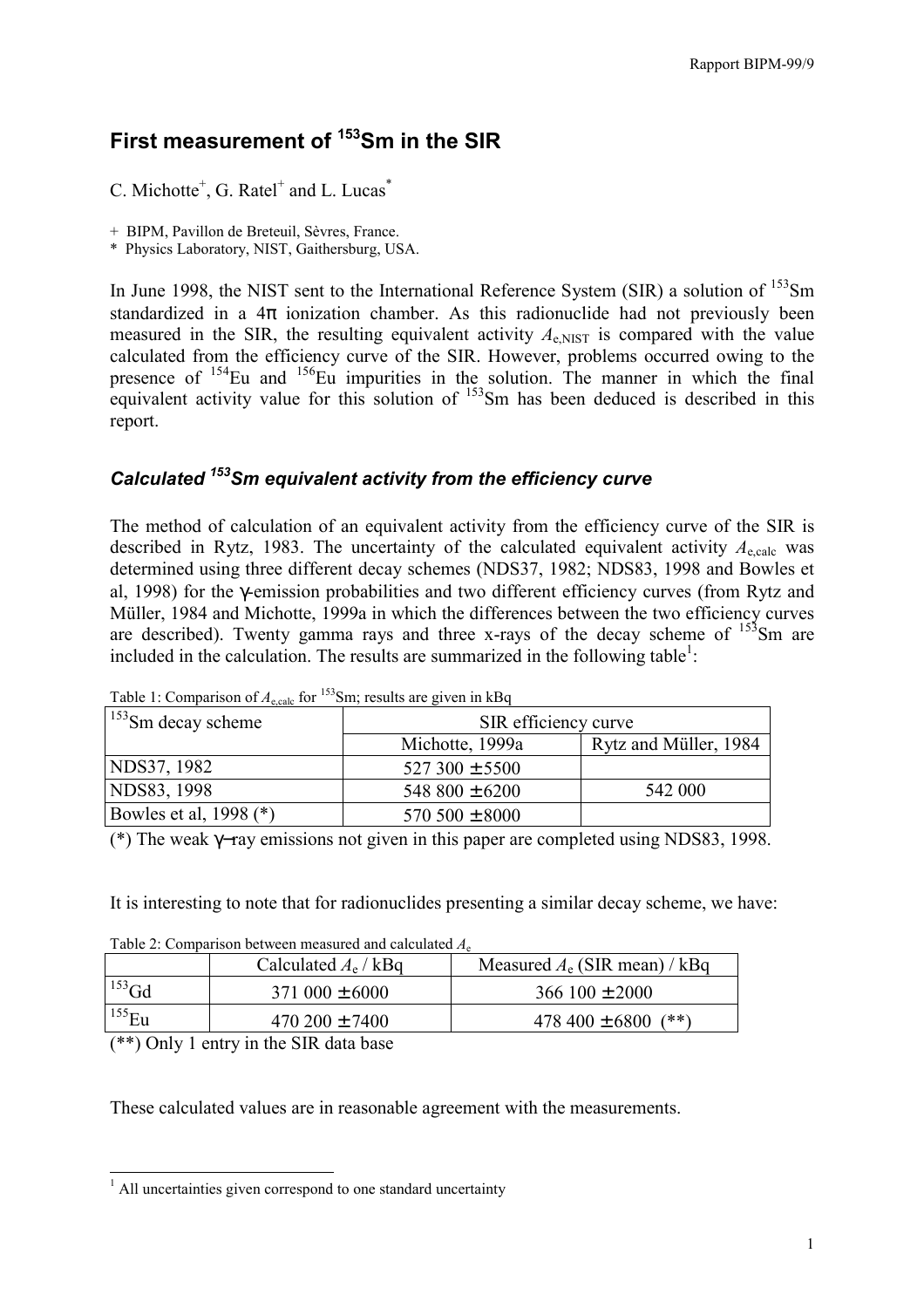# *SIR measurements of the NIST 153Sm ampoule*

The SIR measurement took place on 23 June 1998, the date of reference of the <sup>153</sup>Sm solution. It was repeated on 29 June. To determine the equivalent activity  $A<sub>e NIST</sub>$  of the ampoule, a correction must be applied to account for the presence of impurities. It consists of dividing the measured ionization current, by the factor

$$
C_{\rm i} = 1 + \sum_{k} \frac{A_k}{A} \cdot \frac{A_{\rm e}}{A_{\rm e,k}} \cdot D_k
$$

where *A* and  $A_k$  ( $A_e$  and  $A_{ek}$ ) are the activities (equivalent activities), at the reference date, of the main radionuclide and the impurity  $k$  respectively, and  $D_k$  is a decay correction (Michotte, 1999b). The half-lives used are  $(46.284 \pm 0.004)$  h for <sup>153</sup>Sm, 3105 d for <sup>154</sup>Eu and 15.19 d for  $156$ Eu (uncertainties on the half-lives of impurities are neglected).

The ratios  $R_k = A_k/A$  were given by the NIST on the SIR form for both impurities present in the solution:<br> $\frac{154E}{m}$ 

$$
{}^{154}\text{Eu}: R_{154} = (0.034 \pm 0.002) \% \qquad \text{and} \qquad {}^{156}\text{Eu}: R_{156} = (0.126 \pm 0.009) \%.
$$

The equivalent activities for  $153$ Sm and  $156$ Eu are not known experimentally and have to be determined from the efficiency curve of the SIR. The calculated results for <sup>153</sup>Sm are in Table 1. The equivalent activity  $A_{e,156}$  of <sup>156</sup>Eu is estimated from the efficiency curve to be 15 330 ± 290 kBq, with the decay scheme parameters taken from NDS65,1992. Nuclides having a similar decay scheme are  $^{152}$ Eu,  $^{154}$ Eu and  $^{166m}$ Ho for which the relative difference between the measured and calculated  $A_e$  values is smaller than  $5x10^{-3}$  (Michotte, 1999a). In addition,  $^{156}$ Eu emits beta particles with energies up to 2.45 MeV which contribute to the ionization current and should be taken into account. The relative correction to be applied is  $1.8x10^{-3}$ , evaluated from the beta efficiency curve of the SIR ionization chamber measured using other beta emitters (Rytz and Müller, 1985 and Michotte, 1999c), giving :

$$
A_{e,calc}
$$
<sup>(156</sup>Eu) = 15 300 ± 290 kBq.

The results of the SIR measurements are shown in Table 3a with about 1.7 % discrepancy observed between the measurements carried out on 23 and 29 June 1998. An evaluation of the impurity content of the solution, made on 1 July using the BIPM Ge(Li) spectrometer (Michotte, 1999d) and the <sup>153</sup>Sm decay scheme in NDS83, 1998, gives different values for the ratios  $R_k$ , particularly for  $^{156}$ Eu:

 $R_{154} = (0.037 \pm 0.001)$ % and  $R_{156} = (0.093 \pm 0.003)$ %. The resulting equivalent activities  $A_{e \text{ Gel }i}$  show a trend in the opposite direction and are also presented in Table 3a :

|                                                | First SIR measurement<br>23 June 1998                                           | Second SIR measurement<br>29 June 1998 |
|------------------------------------------------|---------------------------------------------------------------------------------|----------------------------------------|
| Input data for the<br>calculation of $C_i$     | $A_{e,153}$ = 548 800 kBq / $A_{e,154}$ = 13 750 kBq / $A_{e,156}$ = 15 300 kBq |                                        |
| $A_{\rm e,NIST}$ (use of NIST<br>$R_k$ values) | $579600 \pm 4800$                                                               | 589 700 $\pm$ 13 400                   |
| $A_{e,GeLi}$ (use of BIPM<br>$R_k$ values)     | 573 800 $\pm$ 4 400                                                             | $562\,300 \pm 6\,000$                  |

Table 3a: Results of SIR measurements of <sup>153</sup>Sm (given in kBq)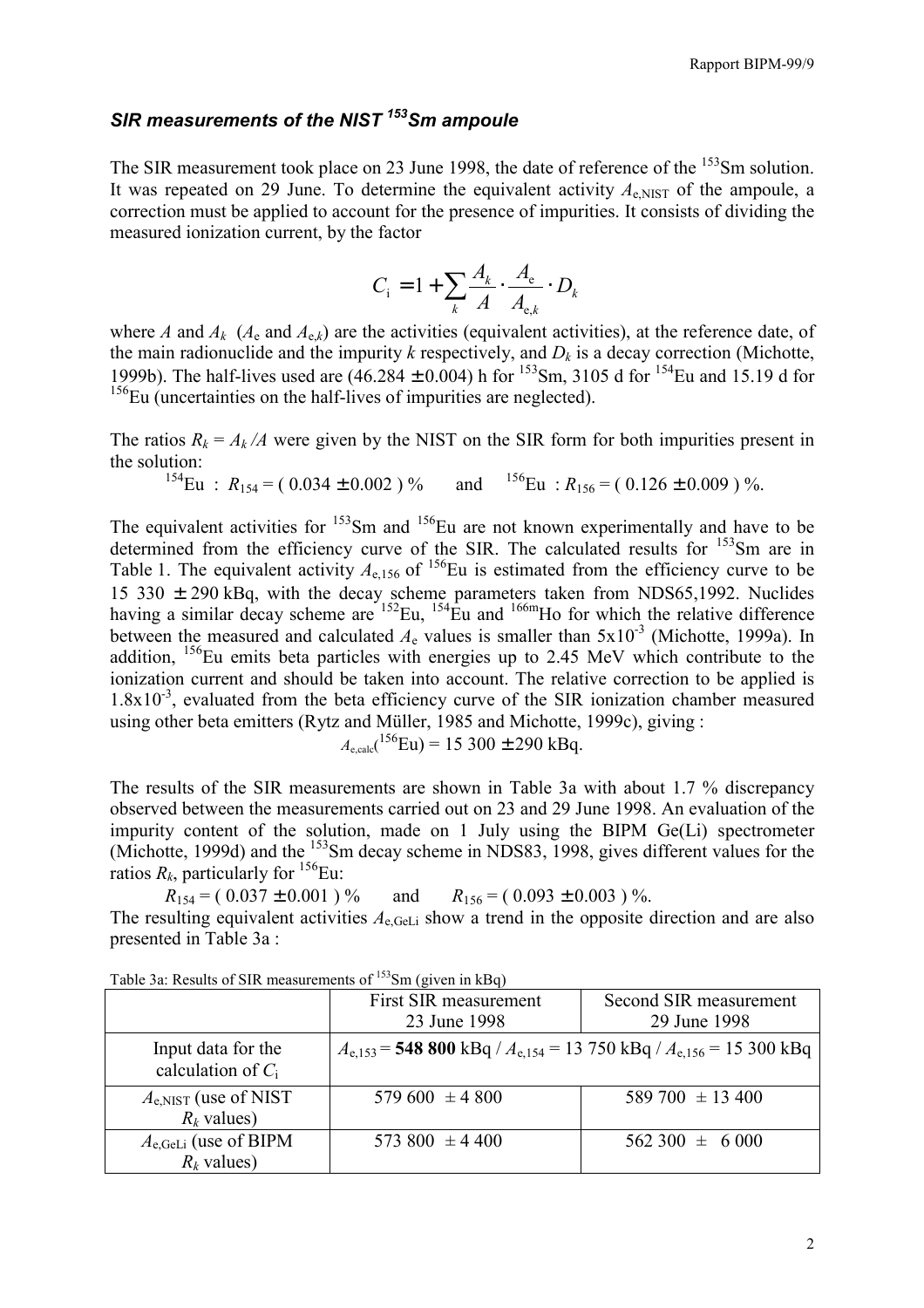At this stage, the four results in Table 3a may be recalculated using the SIR value of the NIST (579 600 kBq) in the calculation of the correction for impurities  $C_i$ . This does not significantly change the results of the first SIR measurement, but increases both values of *C*i calculated for the second measurement. In consequence, the consistency is improved when using the BIPM  $R_k$  values, while the discrepancy is enlarged when using the NIST  $R_k$  values (see Table 3b). However, this could be due to inaccurate  $A_{e,153}$  and  $A_{e,156}$  input values rather than to the  $R_k$ values.

|                                                   | First SIR measurement                                                           | Second SIR measurement |  |
|---------------------------------------------------|---------------------------------------------------------------------------------|------------------------|--|
|                                                   | 23 June 1998<br>29 June 1998                                                    |                        |  |
| Input data for the<br>calculation of $C_i$        | $A_{e,153}$ = 579 600 kBq / $A_{e,154}$ = 13 750 kBq / $A_{e,156}$ = 15 300 kBq |                        |  |
| $A_{\rm e,NIST}$ (use of NIST<br>$R_k$ values)    | 581 400 $\pm$ 4 800                                                             | 599 100 $\pm$ 14 300   |  |
| $A_{e,\text{GeLi}}$ (use of BIPM<br>$R_k$ values) | $575\,200 \pm 4\,400$                                                           | $570\,200 \pm 6\,300$  |  |

Table 3b: Results of SIR measurements of <sup>153</sup>Sm (given in kBq)

#### *Other analysis of the SIR measurements*

In considering an alternative analysis, the quantity  $A_{e,154}$  and the decay constants of <sup>153</sup>Sm,  $154$ Eu and  $156$ Eu are not brought into question. The constraint imposed is that the SIR results must stay constant with time:

$$
M(t_1) \cdot \left[1 + R_{154} \cdot \frac{A_{e,153}}{A_{e,154}} \cdot D_{154}(t_1) + R_{156} \cdot \frac{A_{e,153}}{A_{e,156}} \cdot D_{156}(t_1)\right]
$$
  
=  $M(t_2) \cdot \left[1 + R_{154} \cdot \frac{A_{e,153}}{A_{e,154}} \cdot D_{154}(t_2) + R_{156} \cdot \frac{A_{e,153}}{A_{e,156}} \cdot D_{156}(t_2)\right],$ 

where,  $M(t_1)$  and  $M(t_2)$  are the two SIR measurements without any correction for impurity. It is then possible to deduce a value for the product  $P = R_{156} \times A_{e,153} / A_{e,156}$  which slightly depends on the  $R_{154}$  and  $A_{e,153}$  values taken for the correction for the <sup>154</sup>Eu contribution. The SIR result, which is now the same at both dates, is then obtained. The calculations are presented in the following table using five input values of *A*e,153 from Tables 1 and 3b.

| $A_{e,153}$ input value | Calculations using the NIST $R_k$ |                  |             | Calculations using the BIPM $R_k$ |                  |             |
|-------------------------|-----------------------------------|------------------|-------------|-----------------------------------|------------------|-------------|
| $'$ kBq                 | values                            |                  | values      |                                   |                  |             |
|                         | $\boldsymbol{P}$                  | $A_{\rm e,NIST}$ | $A_{e,156}$ | $\overline{P}$                    | $A_{\rm e,GeLi}$ | $A_{e,156}$ |
|                         |                                   | / kBq            | /kBq        |                                   | /kBq             | /kBq        |
| 527 300                 | 0.0412                            | 577 100          | 16 100      | 0.0396                            | 576 900          | 12 400      |
| 548 800                 | 0.0404                            | 577 000          | 17 100      | 0.0388                            | 576 700          | 13 200      |
| 570 500                 | 0.0397                            | 576 900          | 18 100      | 0.0380                            | 576 600          | 14 000      |
| 575 200                 | 0.0395                            | 576 800          | 18 300      | 0.0378                            | 576 600          | 14 200      |
| 581 400                 | 0.0393                            | 576 800          | 18 600      | 0.0376                            | 576 500          | 14 400      |

Table 4: Results for  $A<sub>e</sub>$  of <sup>153</sup>Sm with the constancy constraint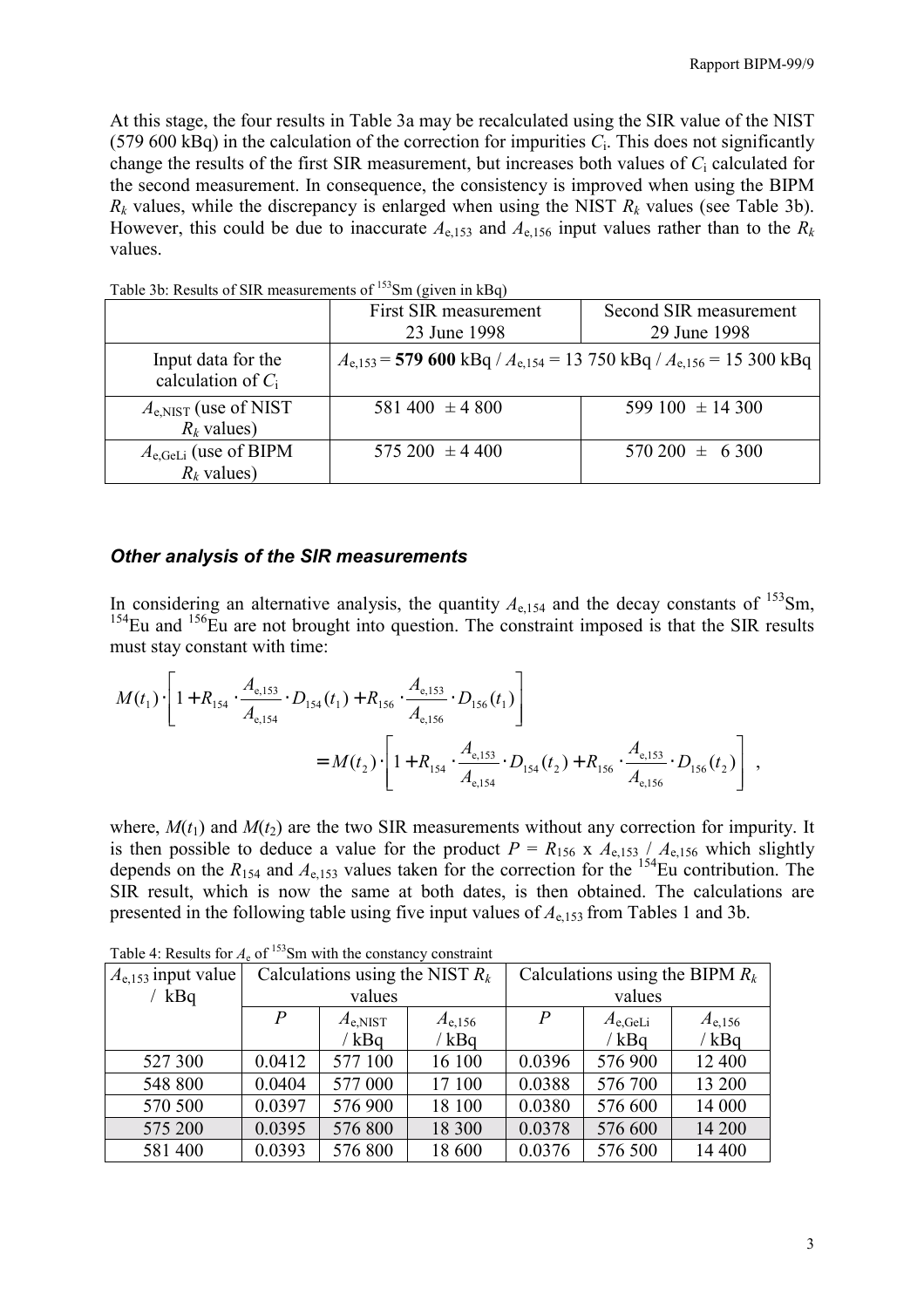An important conclusion is that the SIR result is now almost independent of the ratios  $R_k$  and of the value taken for *A*e,153 to calculate the correction for impurities. The highlighted line in Table 4 is the most coherent one as the input  $A_{e,153}$  value is closest to the output SIR result. This  $A_{e,153}$  input value is that obtained using the BIPM  $R_k$  values (Table 3b). The corresponding SIR result is in agreement with  $A_{e,calc}$  (Table 1) estimated from the new SIR efficiency curve using the <sup>153</sup>Sm partial decay scheme presented in Bowles et al., 1998.

In addition, the equivalent activity of <sup>156</sup>Eu is determined from *P*,  $A_{e,153}$  and  $R_{156}$  and can be compared with  $A_{e,calc}$ <sup>156</sup>Eu) given above: neither NIST nor BIPM  $R_k$  values give  $A_{e,156}$ compatible with the expected range. An intermediate  $R_{156}$  value seems to be necessary.

This second analysis of the <sup>153</sup>Sm SIR data gives indications coherent with the measurements of this ampoule made at the NIST. Indeed increasing values were also observed in the NIST ionization chamber and the product  $(R_{156}$  x response of the NIST chamber for <sup>156</sup>Eu) had to be reduced by a factor of 0.825 to obtain a measurement constant with time. The corresponding factor for the SIR data is  $0.836$  (using the NIST  $R_k$  values). In consequence, it is likely that the cause of the increase observed in both NIST and SIR measurements is the NIST *R*156 value. It seems reasonable for the NIST to correct the  $R_{156}$  value by a factor of  $0.830 \pm 0.005$ , giving  $R_{156}$  = (0.105  $\pm$  0.008) %. From this,  $A_{e,156}$  may be determined as in Table 4, giving 15 300 kBq, in excellent agreement with  $A_{e,calc}$ <sup>(156</sup>Eu).

## *Conclusion*

The final SIR results calculated as usual are the following:

input data for the calculation of  $C_i$ :  $A_e$  of <sup>153</sup>Sm: 576 800 kBq  $^{154}$ Eu: 13 750 kBq  $^{156}$ Eu:  $^{15}$  15 300 kBq  $R_{154} = (0.034 \pm 0.002)$  % and  $R_{156} = (0.105 \pm 0.008)$  %.

 $A_{e, NIST}$  (<sup>153</sup>Sm) = (576 900 ± 4 700) kBq measured on the 23 June 98  $(577\ 200 \pm 12\ 500)$  kBq  $\qquad \qquad$  29 June 98.

### *References*

Bowles, N.E. et al., 1998. *Standardisation of 153Sm*. Appl. Rad. Isot. **49**, pp 1345-1347.

Michotte, C., 1999a. *Update of the efficiency curve of the SIR*. Rapport BIPM, in preparation.

- Michotte, C., 1999b. *Influence of radioactive impurities on SIR measurements.* ICRM99 communication, Prague, accepted for publication in Appl. Rad. Isot.
- Michotte, C., 1999c. *Beta efficiency curve of the SIR ionization chamber*. Rapport BIPM-99/8.
- Michotte, C., 1999d. *Efficiency calibration of the Ge(Li) detector of the BIPM for SIR-type ampoules*. Rapport BIPM-99/3.
- NDS37, 1982: M.A. Lee in Nuclear Data Sheets **37,** p. 487.
- NDS83, 1998: R.G. Helmer in Nuclear Data Sheets **83**, p. 285.
- Rytz, A., 1983. *The international reference system for activity measurements of* γ*-ray emitting nuclides.* Appl. Rad. Isot. **34**, pp 1047-1056.